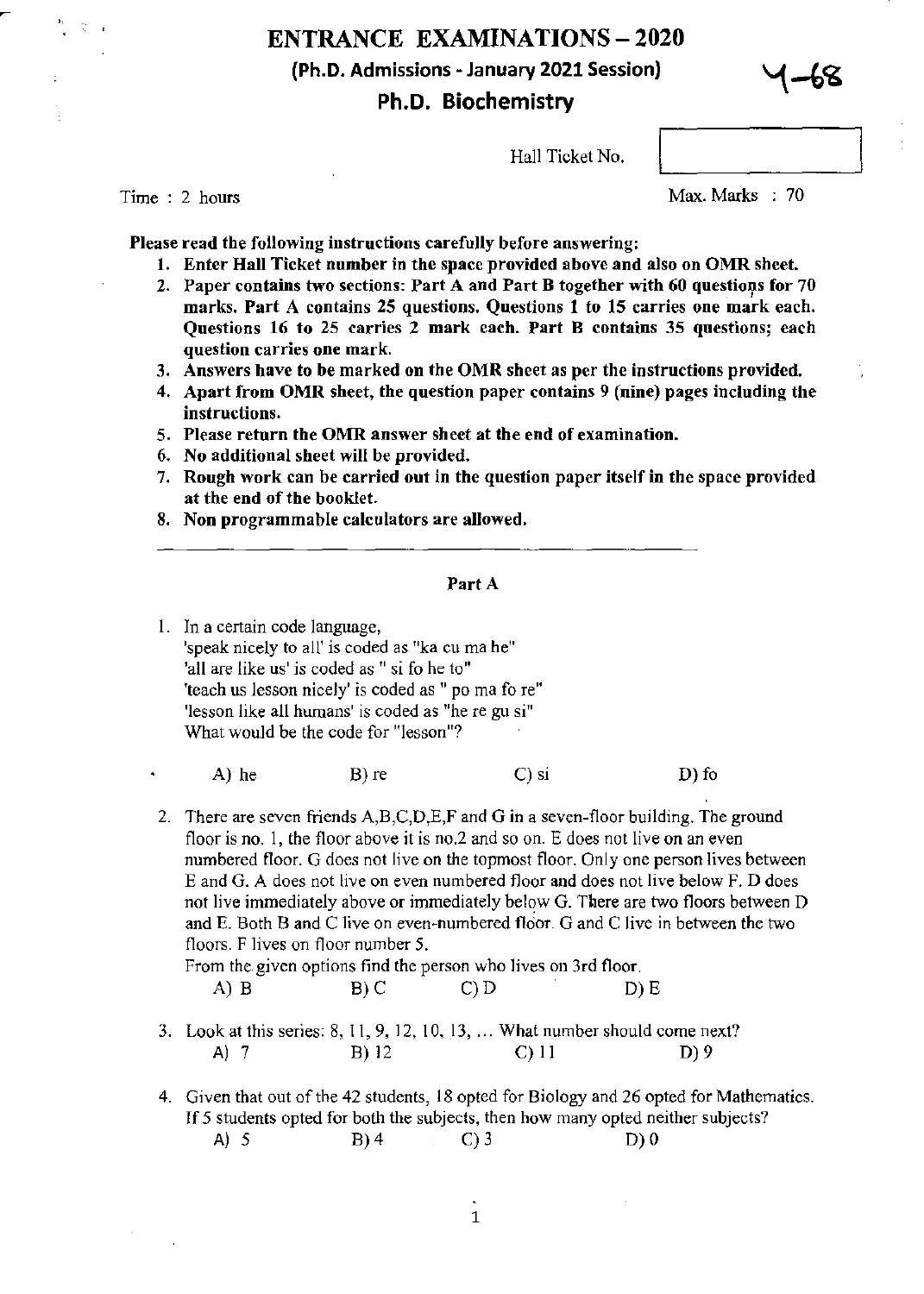5. Determine the number of bacterial cells per ml in the original culture given that when 100 $\mu$ l from 1/1000 dilution of the original sample was plated onto an agar plate gave 92 colonies.

| A) 92 X $10^3$ / ml  | B) $9.2 \times 10^5$ / ml |
|----------------------|---------------------------|
| C) 9.2 X $10^4$ / ml | D) 92 X $10^6$ / ml       |

6. A lipase purified from 6000 gm of bacterial pellet involved multiple steps. In the 3rd step, a total of 100 ml carrying 300 mg of protein showed 72,000 units of activity. What is the specific activity of the lipase in this purification step?

| A) $720 \text{ U/mg}$   | B) 240 $U/mg$ |
|-------------------------|---------------|
| C) 20000 U/ $_{\rm mg}$ | D) 12 $U/mg$  |

- 7. DNA density on cesium chloride gradient is
	- A) Higher than RNA and Lower than protein
	- B) Higher than protein and lower than RNA
	- C) Equal to protein and RNA
	- 0) Highest compared to RNA or protein
- 8. Identify right statement
	- A) Cycloheximide inhibits mRNA synthesis while chloramphenicol inhibits protein synthesis in eukaryotes
	- B) Cycloheximide inhibits prokaryotic protein synthesis while Actinomycin D inhibits ribosome elongation
	- C) Cycloheximide inhibits eukaryotic protein synthesis while chloramphenicol inhibits prokaryotic protein synthesis
	- D) Cycloheximide inhibits prokaryotic DNA replication while Actinomycin D inhibits ribosome elongation
- 9. A protein migrates on SDS-PAGE as a single band and if same protein is subjected to native gel electrophoresis, you observe three bands at 20 KDa, 30 KDa and 50kDa. What is the inference of the observation from two gels?
	- A) Protein is homodimer
	- B) Protein is homotrimer
	- $\overrightarrow{C}$ ) Protein has three subunits linked by disulfide bond
	- D) Protein has three equal subunits

10. An acidic solution of unknown concentration of37 ml is titrated with 55 ml of 0.5 M NaOH to achieve a pH 7. What is the original concentration of the acid used?<br>A) 0.74 M B) 0.6 C) 0.84 M · D) 0.55 M B) 0.6 C) 0.84 M • D) 0.55 M

- 11. The pKa of a weak acid (HA) is 4.5. The pOH of an aqueous buffer solution ofHA in which 50% of the acid is ionized is<br>A)  $7.0$  B) 4.5 A) 7.0 B) 4.5 C) 9.5 D) 8.5
- 12. A substance absorbs visible light of wavelength  $\lambda = 550$  nm. How much energy is absorbed by 1 mole of the substance? (Plank's constant = 6 x 10<sup>-34</sup> J.s)<br>A) 200 J B) 315kJ C) 90kJ D) 195k B) 315kJ C) 90kJ D) 196k
- 13. A cross between two homozygous recessive results in non-mutant progeny. This indicates that

A) Alleles are mutations on different genes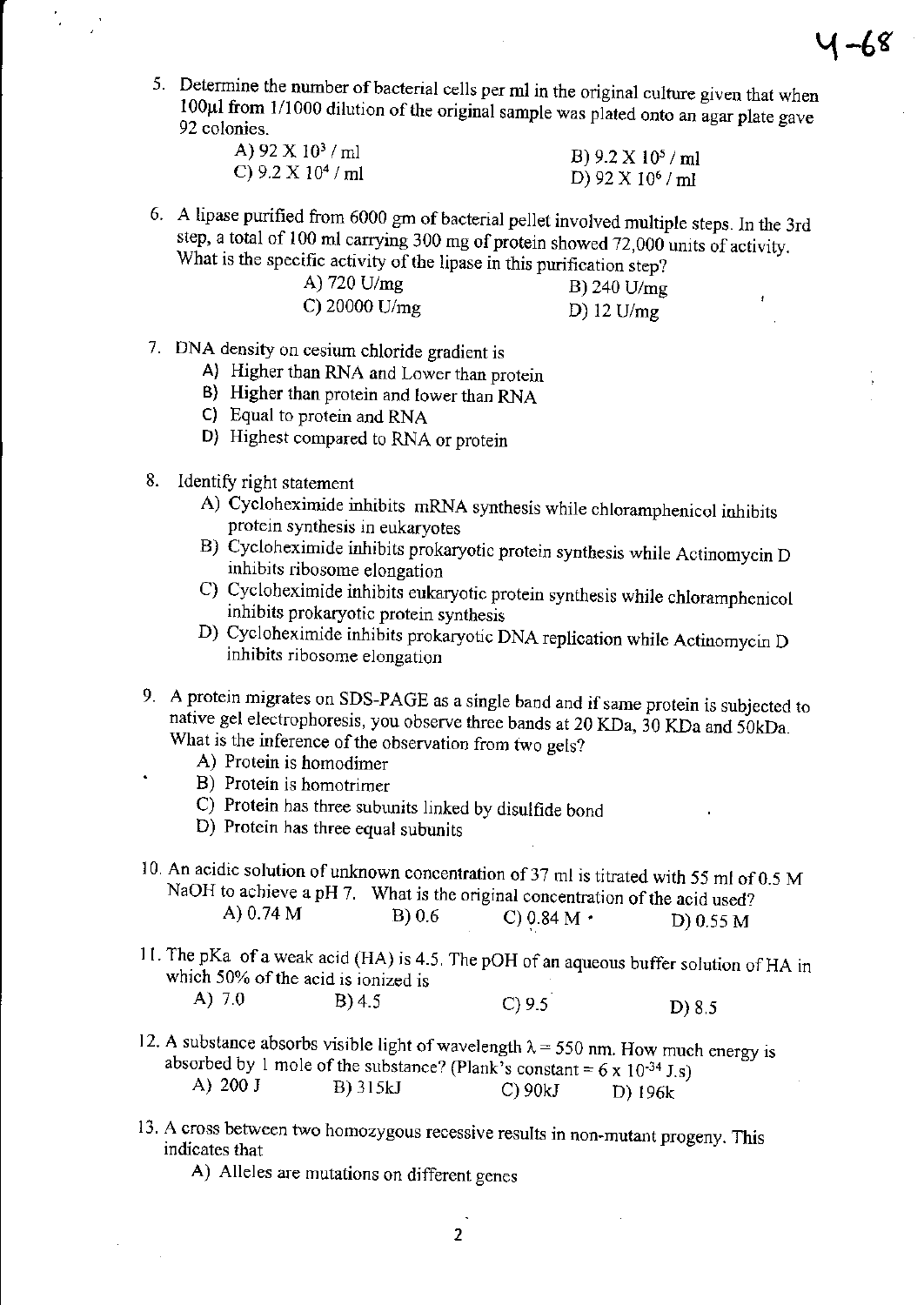$\mathbf{r}$ 

- B) Alleles are mutations in the same gene
- C) No conclusion can be made with respect to the genes that carry these mutation
- D) Mutations were lost during the breeding process
- 14. Given below are a few statements about the Golgi complex.
	- 1. It synthesizes proteins
	- 2. It does protein sorting to organelles
	- 3. It does covalent modifications on certain proteins
	- 4. It has ribosomes on the surface of its membrane
	- 5. It does packaging of proteins into vescicles
	- Choose the combination that correctly represents the golgi function

| A) $1,2,3$ only  | B) $2,4,5$ only   |
|------------------|-------------------|
| $C$ ) 2,3,5 only | D) $1,2,3,5$ only |

- IS. What are the three basic steps of conventional PCR?
	- A) Denature, anneal, & strand displacement
	- B) Denature, anneal & extension
	- C) Strand displacement, synthesis & release
	- D) Reverse-transcription, anneal & extend
- 16. Which one of the following dilution(s) can yield 52% sucrose solution when you are diluting 70% stock solution?
	- A) lOA ml stock+ 3.6ml water B) 11.2 ml stock + 3.8ml water
	- C) 52 ml stock+ 48ml water
- D) 2.8 ml stock + 0.95 ml water
- 
- 17. Thymus and lymph node tissues from normal and RAG-112 knockout mice were extracted and subjected to FACS analysis to identify the population of double negatives (CD8-CD4-), double positives (CD8+ CD4+) or single positive (CD8+ or CD4+) T cells using fluorescein labeled anti-CD4 and rhodamine-labeled anti-CD8 antibodies. Which of the following statements regarding the FACS observations will be correct?
	- A) Thymus from normal mice will show all categories of T cells, but thymus from RAG-1/2 KO mice will not have single positive T cells
	- B) Thymus from RAG-1/2 KO will not have double negative and double positive T cells, but will have single positive T cells
	- C) Lymph node tissue from normal mice will not have double positive T cells and Lymph node tissue from RAG-I/2 KO mice will have only double negative T cells
	- D) Both A and C statements are correct
- 18. N1 and N3 atoms of purine ring are contributed by which of the following?

| N      |  |
|--------|--|
|        |  |
|        |  |
| n      |  |
|        |  |
|        |  |
|        |  |
|        |  |
|        |  |
|        |  |
|        |  |
| À<br>N |  |
|        |  |
|        |  |
|        |  |
|        |  |
|        |  |
|        |  |
|        |  |
|        |  |

A) Nl- Glutamine & N3-Aspartate C) NI-Aspartate & N3-HC03

B) NI- HC03 & N3-Glutamine D} Nl-Aspartate & N3-Glutamine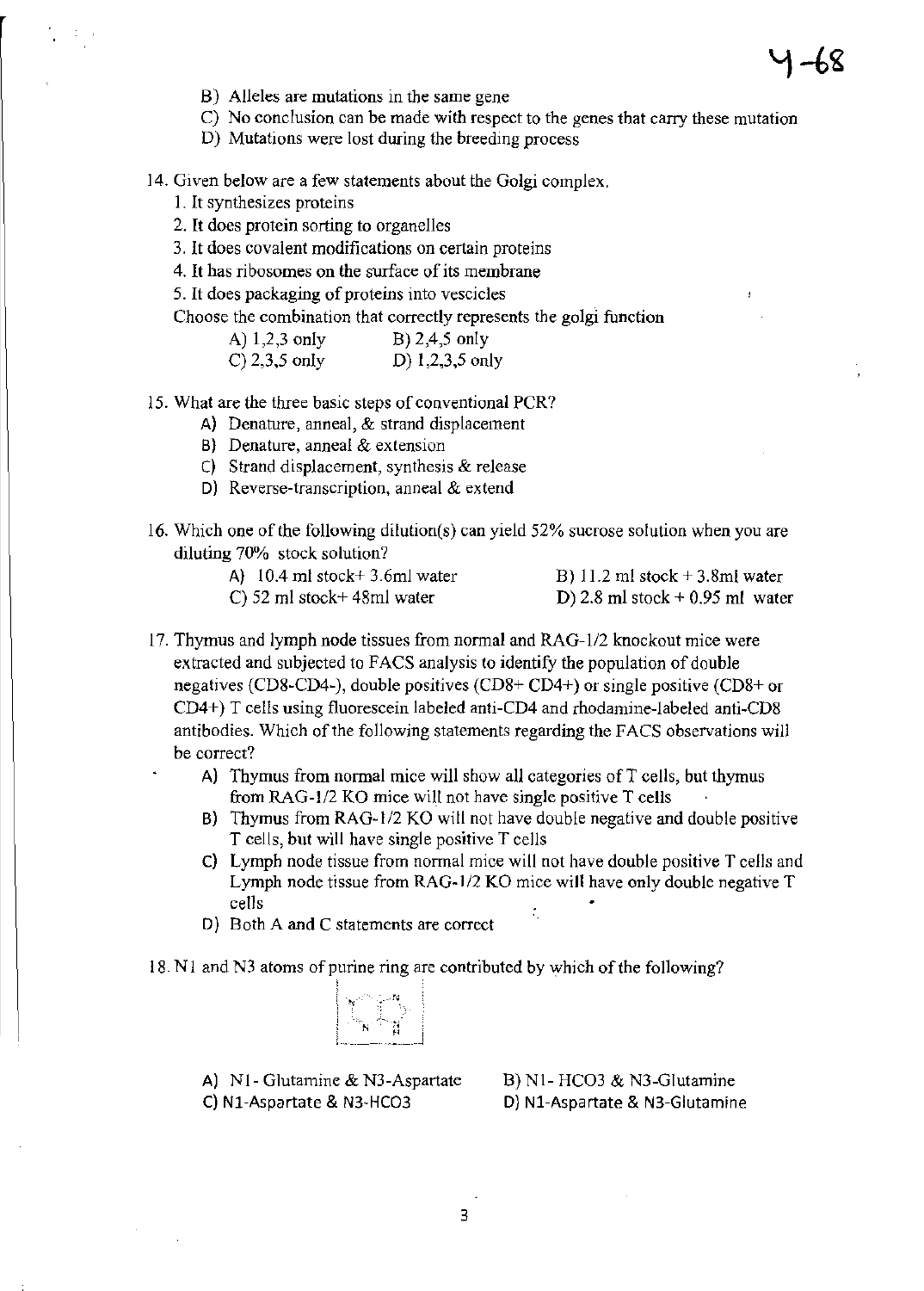- 19. A mixture of compounds X and Y were separated by paper chromatography. During separation  $X$  has travelled a distance of 6.8 cm. The compound  $Y$  moved 3.5 cm and is 5 cm away from the distance travelled by the solvent. What is the Rf value of  $X$ ? A) 0.68 B) 0.8 C) 0.85 D) 0.118
- 20. Match the contents between Set I (cell cycle proteins) and Set II (its functions)

|                 | Set I         | Set II                                                                 |
|-----------------|---------------|------------------------------------------------------------------------|
|                 | APC/Cyclosome | I) controls metaphase to anaphase transition by<br>inhibiting separase |
| $\overline{ii}$ | pRb           | II) E3 Ub ligase that is active during mitosis                         |
| iii)            | p27           | III) cyclin dependent kinase inhibitor                                 |
| iv              | Securin       | IV) Cellular gate keeper                                               |

The correct match is

| A) $i$ -I, $ii$ -III, $iii$ -IV, $iv$ -II | B) i-II, ii-IV, iii-III, iv-I |
|-------------------------------------------|-------------------------------|
| $C$ ) i-II, ii-III, iii-IV, iv-I          | D) i-IV, ii-II, iii-I, iv-III |

- 21. In a family, one parent has a dominant phenotype and the other has a recessive phenotype and the 2 offspring have dominant phenotype. Which one of the following genotypes for the parent with the dominant phenotype can be deduced with certainty?
	- A) Homozygous dominant only
	- B) Heterozygous dominant only
	- C) Either heterozygous or homozygous dominant
	- D) Genotype cannot be deduced from the information provided
- 22. In ion-exchange chromatography, often a salt gradient is used to elute the bound proteins. This is because:
	- A) As salts are neutral, they keep the protein active
	- B) A salt gradient allows the protein to ionise and bind specifically
	- C) At a certain ionic strength, the salt will compete with the protein for binding to the column
	- D) Salt gradients are used to equilibrate the column
- 23. The mechanisms regulating the decision between lysis and lysogeny for bacteriophage has been described as a genetic switch. The following five statements are made of this system: .
	- a. The cI and cro are transcribed in opposite directions.
	- b. The mRNA encoding cI and Cro protein are synthesized using the same strand of DNA as template.
	- c. Of the three OR sites in genome, Cro has greatest affinity for OR3.
	- d. Of the three OR sites in genome, cI has greatest affinity for ORI.
	- e. Synthesis of cI is stimulated by its binding to OR 1 and OR2.

| A) Only a and e are correct    | B) Only a, b and e are correct    |
|--------------------------------|-----------------------------------|
| C) Only a, c and d are correct | D) Only a, c, d and e are correct |

24. You have amplified your favourite gene (YFG) of 0.5 kb in size using a forward primer containing a Bam HI site followed by a Kpn I site (in 5' to 3' direction) and a

4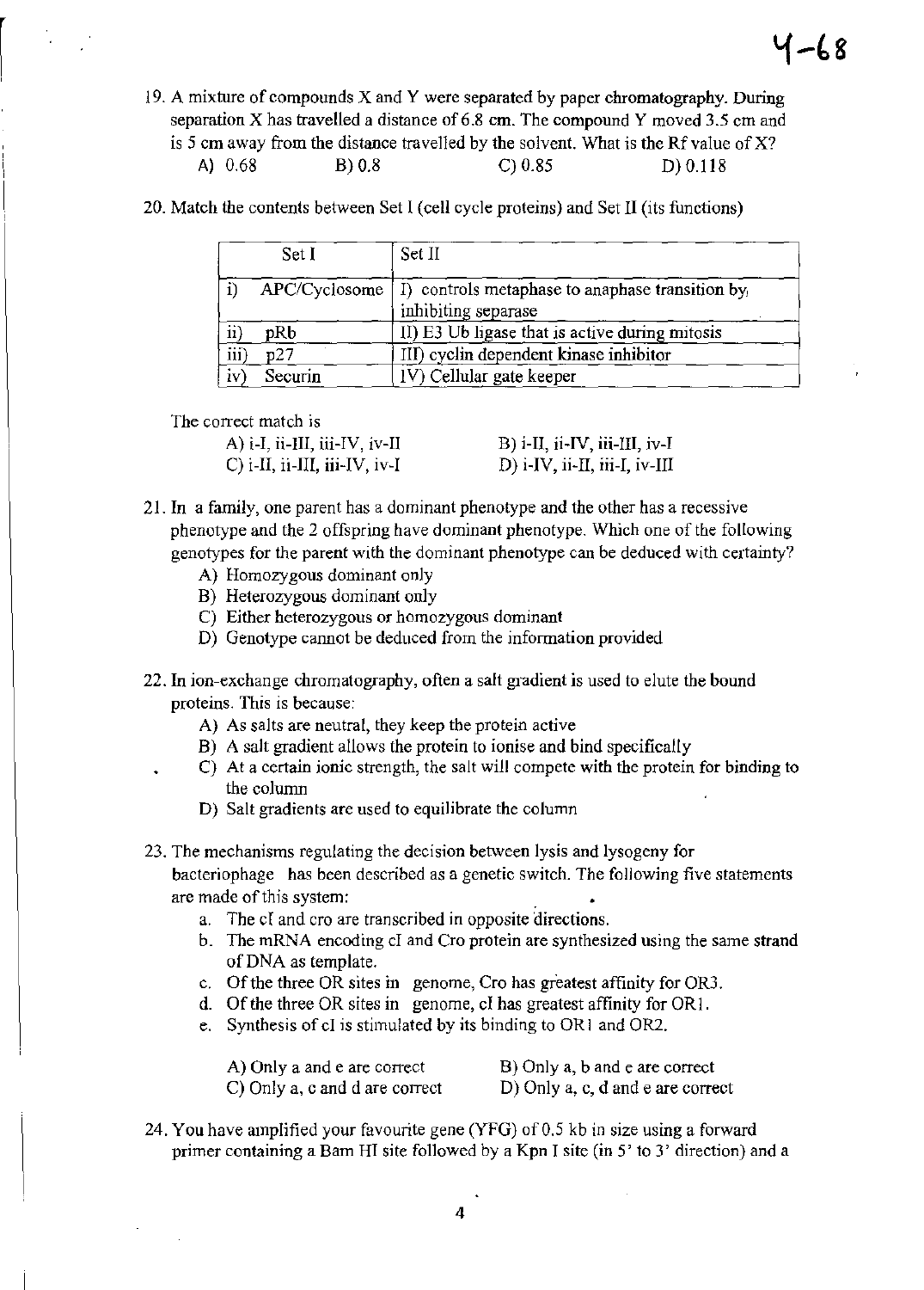reverse primer harbouring a Bam **HI** site followed by a Sal I site (in 5' to 3' direction). You performed a non-directional cloning of the Bam **HI** digested amplified product at the Bam HI site of the expression vector pE (3 kb). At the multiplecloning-sites (MCS) of the vector there are Eco Rl and Sal I unique sites flanking the Bam HI site as shown in the figure. After cloning of YFG in the pE vector you have performed few restriction digestions and made the following observations;

- 1) Digestion with Bam HI yielded a 3 kb and a 0.5 kb bands.
- 2) Digestion with Kpn I yielded a 3.5 kb band.
- 3) Digestion with Sal I yielded a 3.5 kb band.
- 4) A double digestion with Kpn I and SaIl yielded a 3.5 kb band.



Which of the following statements best explains these observations?

- A) The YFG insert did not get inserted into the vector.
- B) The YFG insert got inserted into the vector in such a manner that the Sal I site of the insert and the Sal I site of the vector were next to each other.
- C) The Kpn I site of the insert got mutated.
- D) The Sal I site of the insert got mutated.
- 25. Match the column I statements with best fit column II electron transport chain complexes

| Column I                                                                                                       | Column II      |  |  |
|----------------------------------------------------------------------------------------------------------------|----------------|--|--|
| i) Moves electrons from lipid soluble<br>mobile electron carrier to a water-soluble<br>mobile electron carrier | a) Complex I   |  |  |
| ii) Moves electrons from substrate directly<br>into the electron transport chain                               | b) Complex II  |  |  |
| iii) Contains two copper sites                                                                                 | c) Complex III |  |  |
| iv) Irreversible inhibition in the presence of<br>Piericidin A                                                 | d) Complex IV  |  |  |
|                                                                                                                |                |  |  |

A) i-b; ii-c; iii-a; iv-d C) i-c; ii-a; iii-d; iv-c

 $B$ ) i-d; ii-b; iii-a; iv-b D) i-e; ii-b; iii-d; iv-a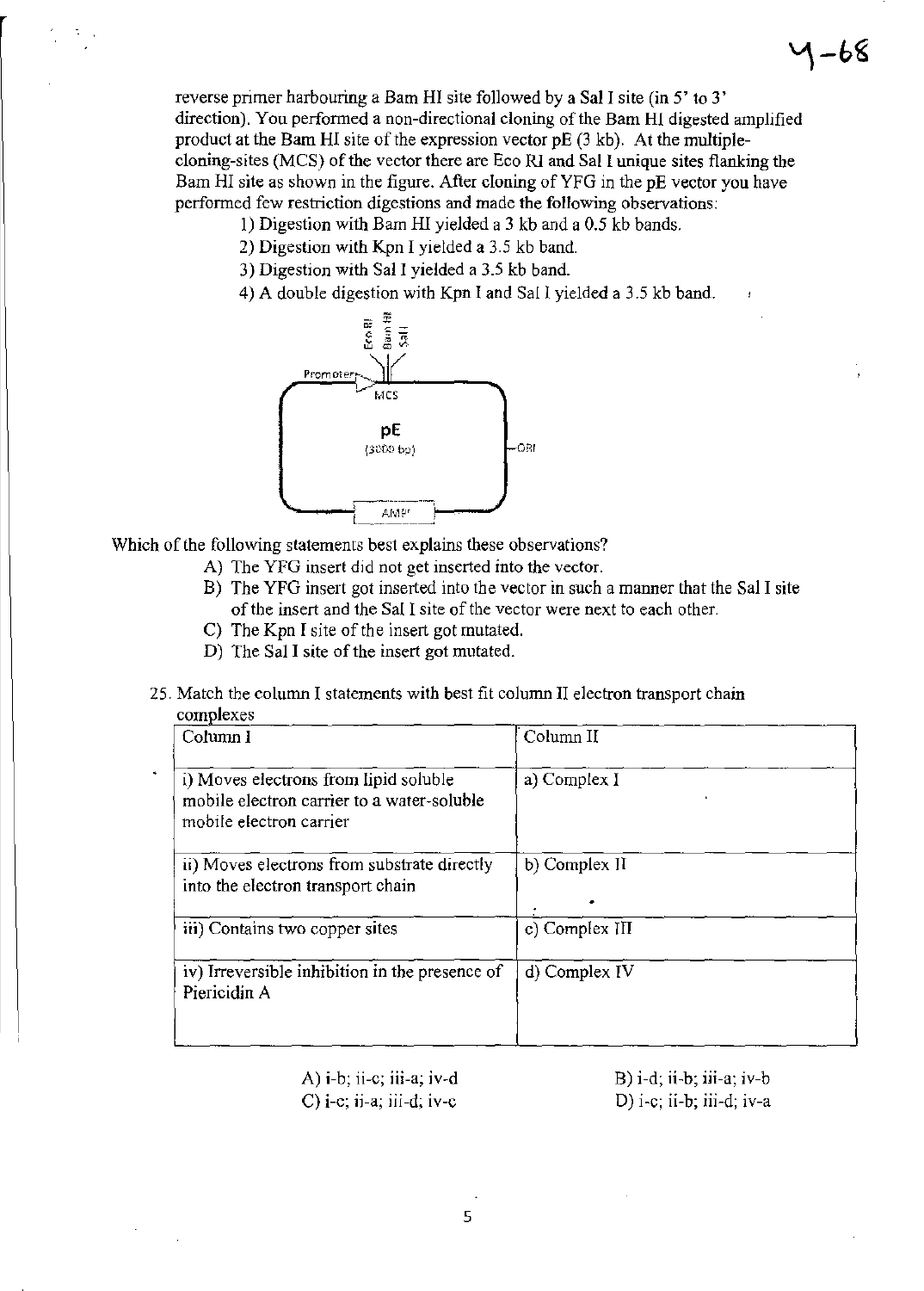### PART<sub>B</sub>

- 
- 26. A synthetic mRNA with the sequence 5'AACUAACUAACUAACUAACUAACU 3',
	- is translated in cell-free translational system. It will produce
		- A) Single polypeptide, Di and Tripeptides
		- B) will not be translated in an invitro translation system
		- C) an octapeptide
		- D) Pentapeptide only
- 27. Which one of the nucleotides mentioned below existed possibly early in evolution? A) GTP B) ATP C) TTP D) UTP
- 28. Fusidic acid inhibits
	- A) Delivery of fMET -tRNAi to 30S ribosome subunits
	- B) *EF.TU/TS*
	- $C$ ) Inhibits the translocase activity of EF-G
	- D) Inhibits Cap binding protein elF4E
- 29. How many supercoils can you see in the linear DNA carrying 360 base pairs when it is unwound by 42 bases pairs
	- A) Two Negative supercoils B) Four Positive Supercoils
	- C) Four Negative Supercoils D) None
- 30. Which one of the radioactive labels do you use to study DNA synthesis in cells? A) Gamma -dCTP B) Beta - dGTP C) Alpha- dTTP D)Gamma-dATP
- 31. Which of the following structural features is NOT associated with all isotypes of antibodies?
	- A) Presence of a proline rich hinge region
	- B) Presence of carbohydrate groups on heavy chain
	- C) Antiparallel beta-pleated strands .
	- $D$ ) Region of hypervariability within the variable region of a light chain
- 32. Which of the following statements is INCORRECT about oxygen-dependent microbicidal mechanisms used by activated neutrophils and macrophages?
	- A) TNFa induces expression of inducible nitric oxide synthase (iNOS) in macrophages
	- B) MyeJoperoxidases generate hypochlorous acid in neutrophils for antimicrobial activity
	- C) Superoxide dismutase generates reactive oxygen species (ROS) to kill bacteria.
	- D) Activation of pattern receptors on neutrophils and macrophages induces respiratory burst.

33. What general pathway(s) can a eukaryotic cells use to synthesize nucleotides?

- A) Catabolic and de novo pathways
- B) Salvage and de novo pathways
- C) Anabolic pathways
- D) Anabolic and amphibolic pathways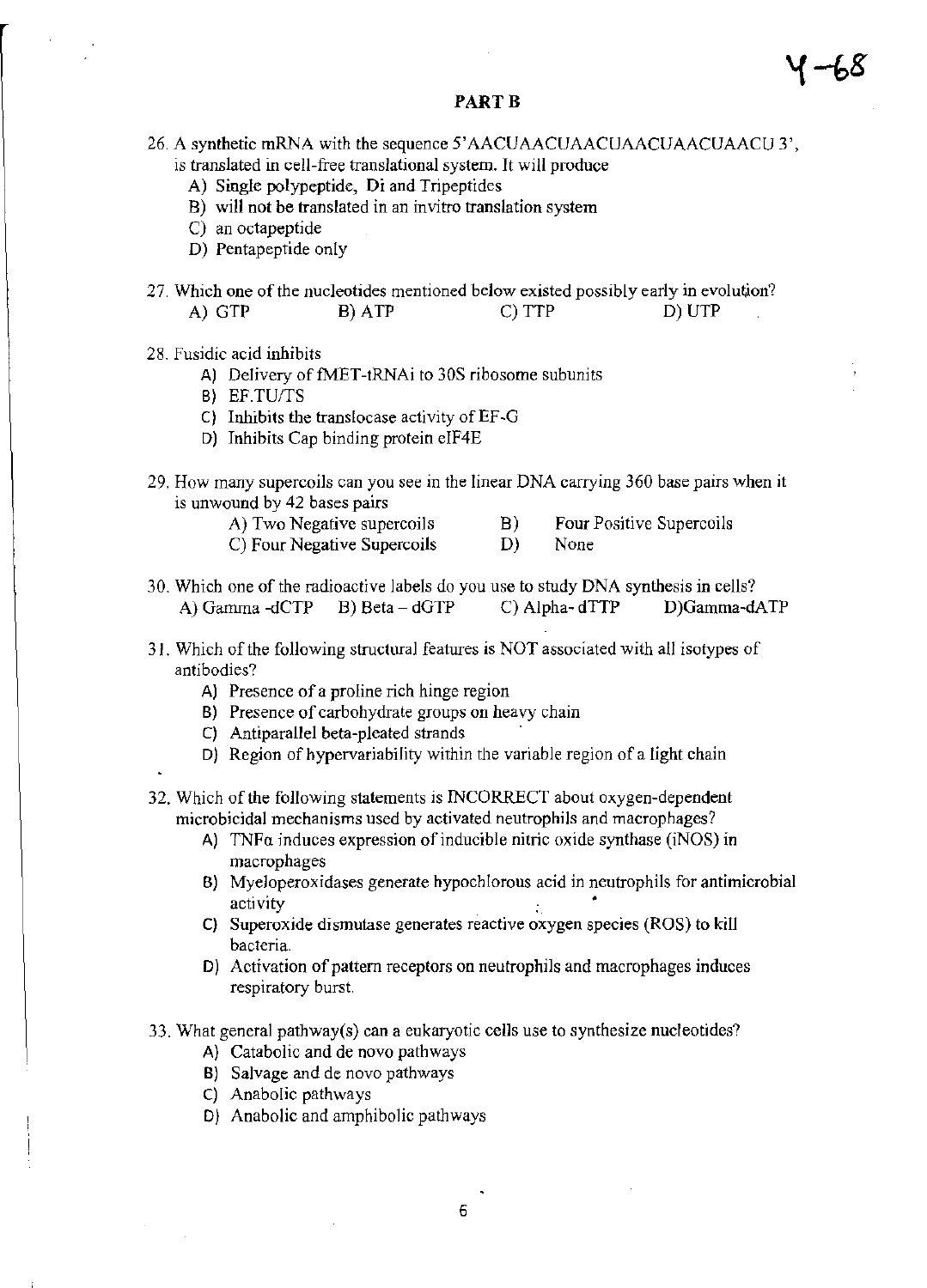- 34. Which one of the following statements is true regarding the regulation of purine nucleotide biosynthesis?
	- A) Adenylosuccinate synthase is inhibited by AMP only
	- B) Adenylosuccinate synthase is inhibited by AMP & ADP, but not ATP
	- C) Adenylosuccinate synthase is inhibited by AMP, ADP, and ATP
	- D) Adenylosuccinate synthase is inhibited by ATP only

35. Which of the following amino acids are purely ketogenic?

- A) Leucine and Isoleucine B) Isoleucine and Lysine
- C) Leucine and Lysine **D**) Lysine and Arginine

- 36. Synthesis of 1 mole of cholesterol requires ....... & .......... ?
	- A] 18 moles Acetyl-CoA and 18 moles NADPH
	- BI 16 moles Acetyl-CoA and 16 moles NADPH
	- C) 18 moles Acetyl-CoA and 16 moles NADPH
	- D) 16 moles Acetyl-CoA and 18 moles NADPH
- 37. Histones are present in the nucleosome as:
	- A) 4 copies of each of 2 histones
	- B) 2 copies of each of 4 histones
	- C) 8 copies of 1 histone
	- D) 6 copies of 1 histone and 2 copies of J histone
- 38. The basic unit of chromatin organization is
	- A) Histone B) Nucleosome C) DNA D) Nucleolus
		-
- 39. In which of the following organizational forms is the DNA present in an eukaryotic metaphase nucleus:

| A) Beads on string structure | $B)$ 30 nm fiber    |
|------------------------------|---------------------|
| C) Condensed chromosomes     | D) Protein free DNA |

- .40. Which of the following RNA types has highest number of RNA modifications per 100 base pairs:
	- A) tRNA B) mRNA C) rRNA D) piRNA
- 41. Which of the following best describes the process of genomic imprinting?
	- A) X-chromosome inactivation in human female.
	- B) Maternal inheritance of mitochondrial genes
	- C) Paternal inheritance of Y-linked genes. :
	- D) Differential expression of alleles depending on its parent of origin.
- 42. An enzyme catalyzed reaction was investigated in the presence and absence of an inhibitor. Michaelis—Menten plot of the data showed that the maximum velocity did not change significantly when different concentration of inhibitors was used. Which type of inhibition is this?
	- A) Competitive B) uncompetitive C) noncompetitive D) mixed
- 43. Which of the following amino acid side chains can act as a nucleophile in enzyme catalysis?

|  | A) Arginine | B) Histidine | C) Aspartamine | D) Glutamine |
|--|-------------|--------------|----------------|--------------|
|--|-------------|--------------|----------------|--------------|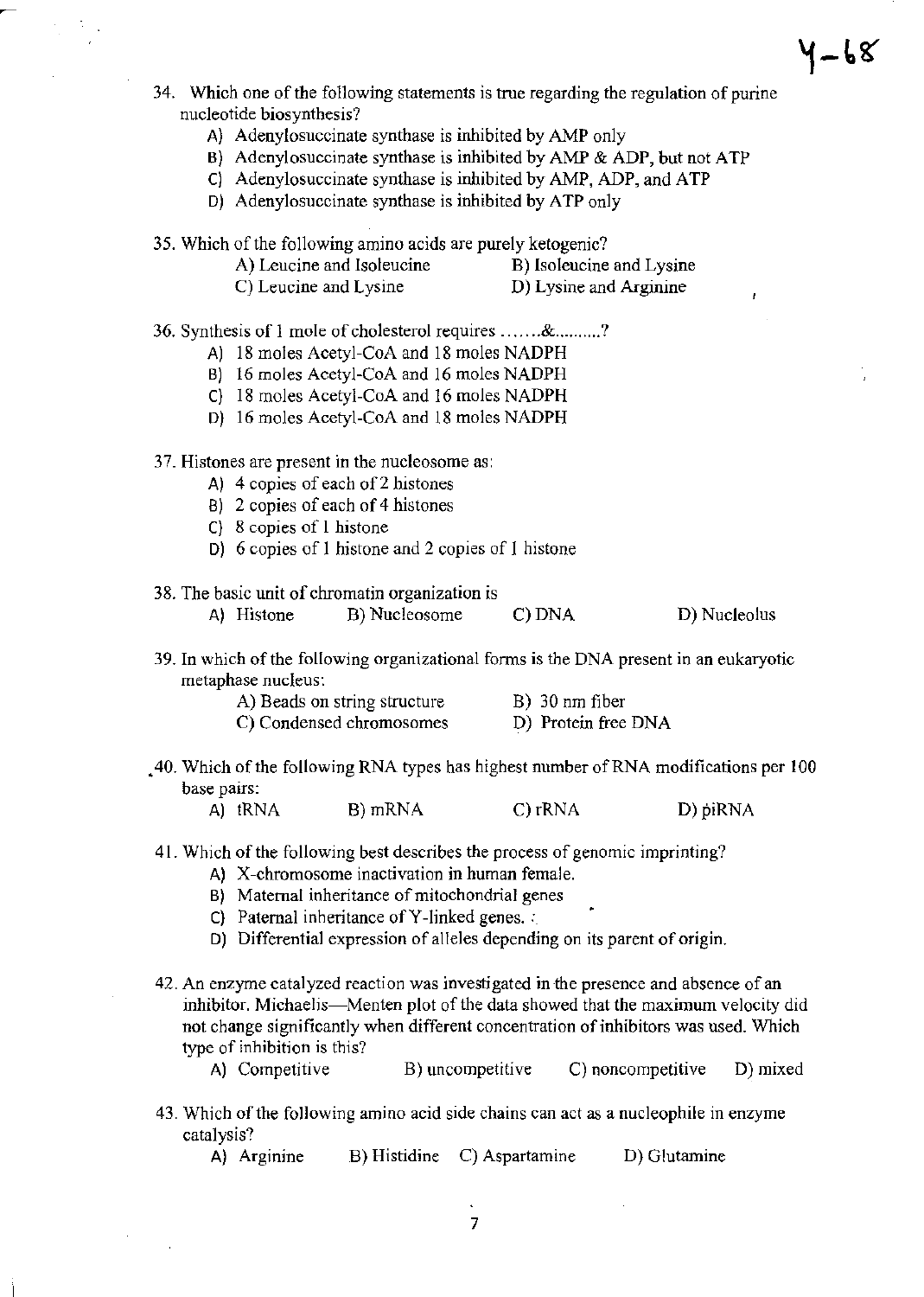- 44. Which of the following is not correct about the function of the corresponding cofactor?
	- A) Biotin helps in carboxylation
	- B) NAD+ as an oxidizing agent
	- C) Tetrahydrofolate transfers a one carbon unit
	- 0) Pyridoxal phosphate helps in transfer of alkyl group
- 45. Which of the following transcription and translational mechanisms are wrongly paired with its location?
	- A) Translation- cytoplasm
	- B) Post-transcriptional modifications-ER
	- C) Transcription- nucleus
	- 0) Post-translational mechanism-ER
- 46. In an experiment, alpha amanitin was added with increasing concentrations. Which below mentioned sequences correctly represents the sensitivity of RNA polymerases?
	- A) Pol  $I \rightarrow$  pol III, pol II unaffected
	- B) pol  $II \rightarrow$  pol III, pol I unaffected
	- c) pol III- $\text{Ppol II} \rightarrow \text{pol I}$
	- DI pol I->pol I ->pol III
- 47. Which one of the below mentioned processes involves metabolite-sensing in noncoding portions of mRNAs to control gene expression?
	- A) Alternative polyadenylation B) Short-peptide translation

C) Adenosine methylation D) Riboswitching

- 48. Which one of the statements below best describes the function of helicase in RNA transcription?
	- A) Annealing of two separated DNA strands
	- B) Separation of two DNA strands giving access to polymerase enzyme
	- C) Cleaving of methyl groups from DNA strands
	- 0) Catalyzing the interaction between transcription factors and the DNA strand
- 49. Sickle Cell Anemia is caused by a point mutation in hemoglobin beta chain at position 6. The point mutation is
	- A) Glu to Val  $B$ ) Glu to Phe C) His to Arg D) Val to Tyr
- 50. Which of the following cellular process is characterized 6y inflammatory form of lytic programmed cell death that occurs most frequently upon infection with intracellular pathogens and is likely to form part of the antimicrobial response. A) Apoptosis B) Auophagy C) Pyroptosis D) Necrosis
- 51. Which of the following is a ketohexose containing 3 asymmetric carbon atoms A) Fructose B) Ribulose C) Stachyose D) Erythrose
- 52. Hemolytic anemia is caused due to the deficiency of
	- A) Glucose 6-phosphate dehydrogenase B) Pyruvate Kinase C) Glutathione synthetase D) Hydratase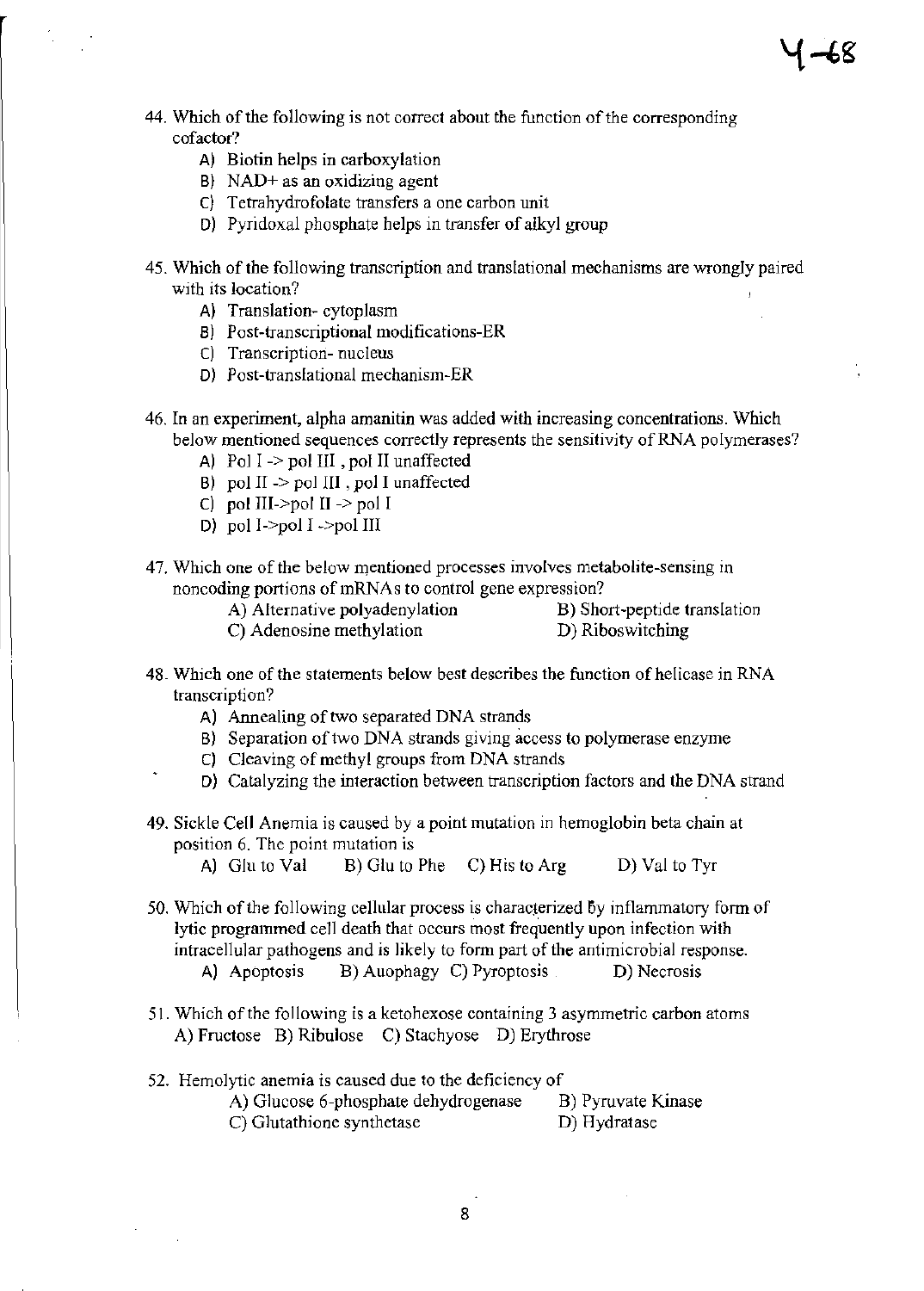- 53. Addition of inducer would not greatly affect the synthesis of  $\beta$ -galactosidase in bacteria having the genotype
	- a. Z- Y+ A+.
	- b.  $I+O^cZ+$ .
	- c. I-  $O^c Z^+$ .
	- d. I +  $O+Z+$  (in the presence of glucose).
	- e. I-  $O^c Z + / I + O + Z +$ .

Mark the correct answer;

- A) Only a, band c are correct
- B) Only b, c and d are correct
- C) Only a, b, c and d are correct
- 0) Only a, b, c and e are correct
- 54. Indicate the false statement. Gene-knockout experiments
	- A) involve replacement of wild-type genes with mutant genes.
	- B) Can be carried out across species boundaries.
	- C) Are most interesting when they show no effect.
	- 0) May be helpful in determining whether open reading frames (ORFs) with no homology to other known genes encode functionally important proteins.
- 55. How much more acidic is a solution of pH 2 compared to a solution of pH 4.
	- A) 10 times B) 2 times C) 100 times D) 1/100 times
- 56. Given below are a few statements about F2 progeny in a monohybrid cross. Identify the INCORRECT statement
	- A) 3:1 is the expected phenotype ratio with one dominant and one recessive allele
	- B) 1:2:1 is the expected genotype ratio
	- C) 2: 1 is the expected ratio of heterozygous to homozygous recessive
	- D) 1:2 is the expected ratio of heterozygous to homozygous dominant
- 57. Which if the following statements is TRUE for a quantitative trait (e.g. crop yield)?
	- A) They are not amenable to molecular analysis
	- B) They cannot be inherited
	- C) They are multifactorial
	- D) They are linked genes
- 58. The first electron acceptor of NADH dehydrogenase complex (Complex I) of electron transport chain

A) 2Fe-2S B) CoQ C):FMN • D) FAD

59. Highest positive redox potential containing biological molecule

| A) Cytb6f complex | B) Oxygen evolving complex |
|-------------------|----------------------------|
| C) Photosystem I  | C) Photosystem II          |

- 60. A receptor that has enzymatic activity other than ligand binding is
	- A) G-Protein Coupled Receptor B) Epinephrine Receptors
	-
	- C) Insulin Receptor D) T cell receptor